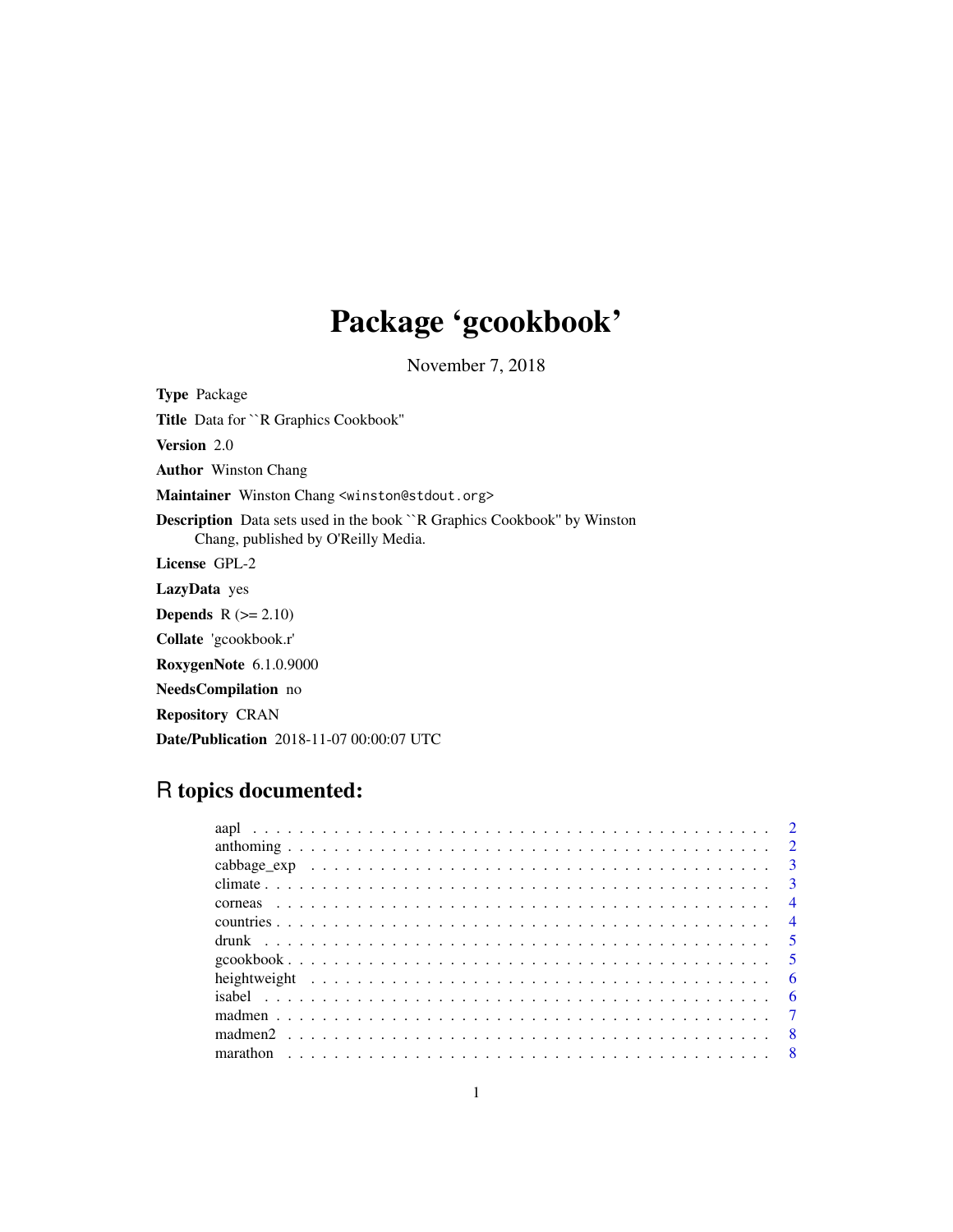# <span id="page-1-0"></span>2 anthoming

| Index |  |  |  |  | 15 |
|-------|--|--|--|--|----|
|       |  |  |  |  |    |
|       |  |  |  |  |    |
|       |  |  |  |  |    |
|       |  |  |  |  |    |
|       |  |  |  |  |    |
|       |  |  |  |  |    |
|       |  |  |  |  |    |
|       |  |  |  |  |    |
|       |  |  |  |  |    |
|       |  |  |  |  |    |
|       |  |  |  |  |    |

aapl *Apple stock data*

# Description

Weekly stock data for AAPL (Apple, Inc.) from 1984 to 2012.

#### Usage

aapl

#### Variables

- date
- adj\_price: Price, adjusted for splits and dividends.

anthoming *Homing in desert ants*

# Description

Data from an experiment on the homing performance of a desert ant, *Cataglyphis bicolor*.

# Usage

anthoming

# Variables

- angle: Angle between true home direction and the direction that the ant went in (positive is clockwise).
- expt: Number of ants in the experimental condition that went in this direction.
- ctrl: Number of ants in the control condition that went in this direction.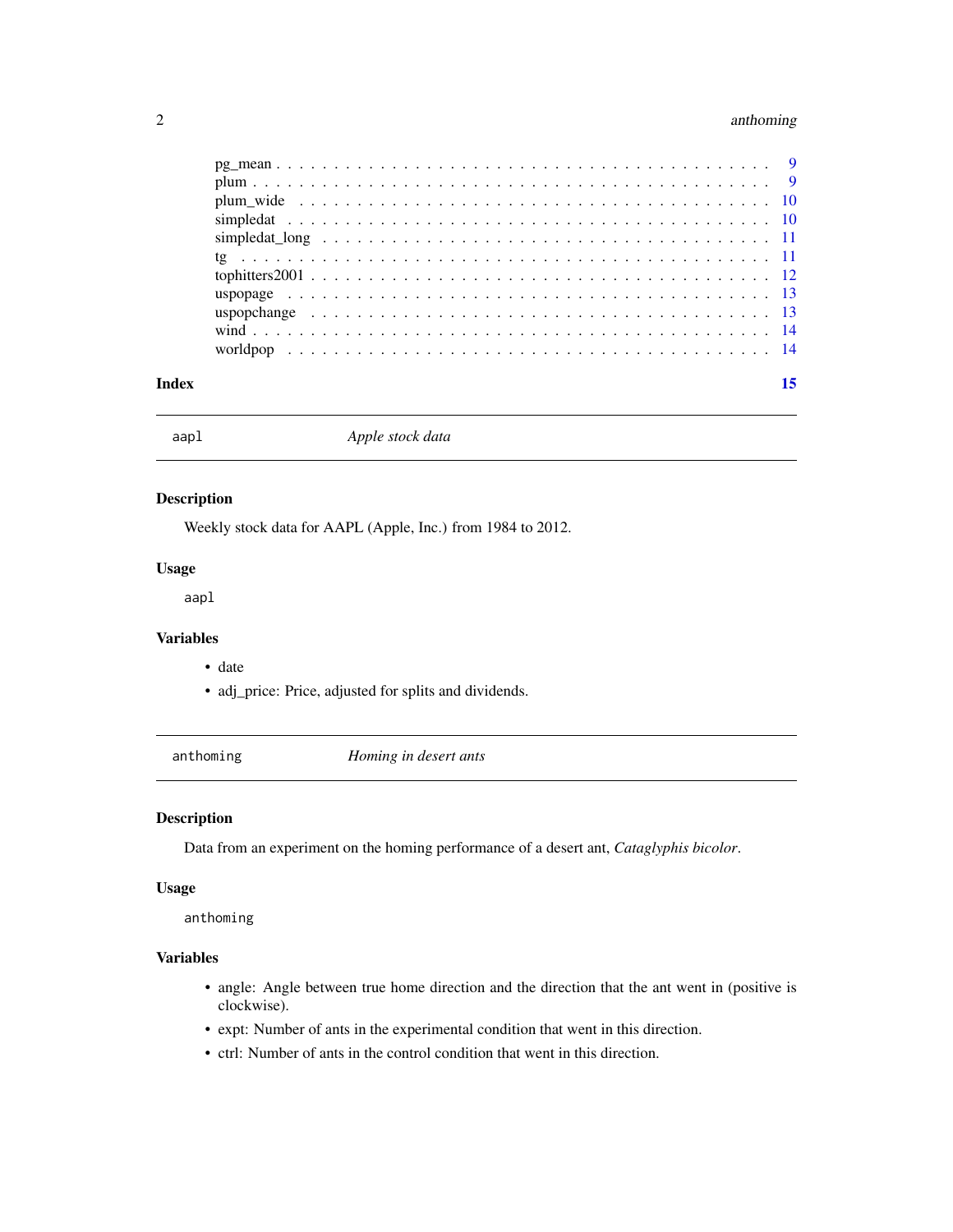<span id="page-2-0"></span>cabbage\_exp 3

#### Source

Hand, D.J., Daly, F., Lunn, A.D., McConway, K.J. & Ostrowski, E. (1994), *A Handbook of Small Data Sets*, Chapman & Hall.

Duelli, P. and Wehner, R. (1973), The spectal sensitivity of polarized light orientation in *Cataglyphis bicolor* (Formicidae, Hymenoptera). *Journal of Comparative Physiology*, 86, 36-53.

cabbage\_exp *Summary of cabbages data set*

#### Description

This data set has groupwise means, standard deviations, counts, and standard error of the mean for the [cabbages](#page-0-0) data set from the MASS package. The purpose of this summarized data set is to make it easy to use for example graphs.

#### Usage

cabbage\_exp

# See Also

The source data set in the MASS package, [cabbages](#page-0-0).

climate *Global climate temperature anomaly data from 1800 to 2011*

#### Description

This data set includes estimated global temperature anamoly data for the years 1800 through 2011. The anomaly is the difference from the baseline temperature, which is the mean of the yearly temperatures from 1951-1980.

#### Usage

climate

## Variables

- Source: Data source (Berkeley, CRUTEM3, NASA).
- Year: Year for the estimate.
- Anomaly1y: Temperature anomaly in Celcius, smoothed over one year.
- Anomaly5y: Temperature anomaly in Celcius, smoothed over five years.
- Anomaly10y: Temperature anomaly in Celcius, smoothed over ten years.
- Unc10y: Uncertainty for 10-year-smoothed anomaly.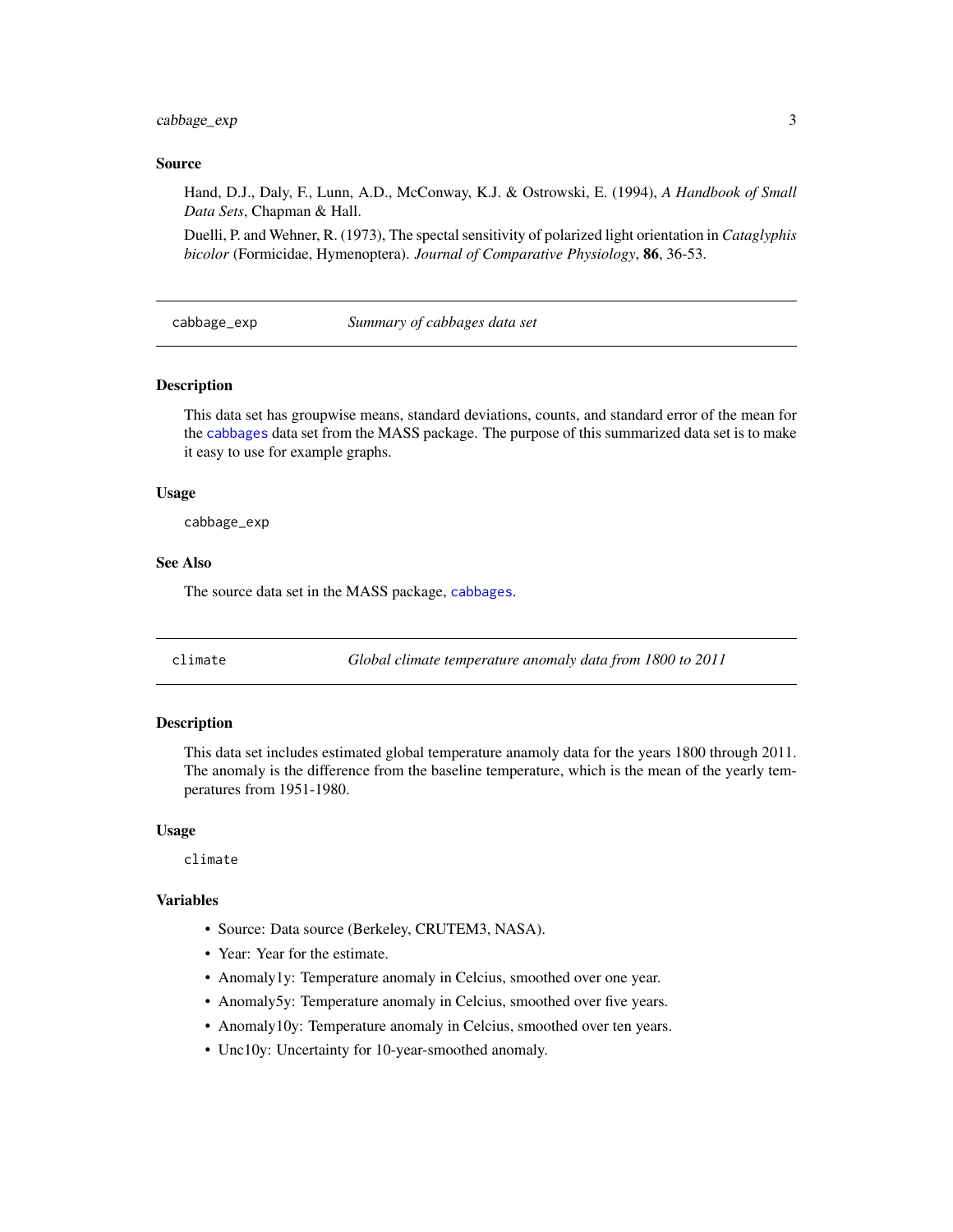#### <span id="page-3-0"></span>Source

Berkeley Earth Project: <http://berkeleyearth.org/land-and-ocean-data/> Climatic Research Unit (CRUTEM3): <http://www.cru.uea.ac.uk/cru/data/temperature/> NASA: <http://data.giss.nasa.gov/gistemp/>

corneas *Corneal thickness of eyes*

#### Description

Corneal thickness of eight people who had glaucoma in one eye.

#### Usage

corneas

#### Variables

- affected Corneal thickness (in microns) of eye affected by glaucoma.
- notaffected Corneal thickness (in microns) of eye not affected by glaucoma.

#### Source

Hand, D.J., Daly, F., Lunn, A.D., McConway, K.J. & Ostrowski, E. (1994), *A Handbook of Small Data Sets*, Chapman & Hall.

Ehlers, N. On corneal thickness and introcular pressure, II. (1970). *Acta Opthalmologica*, 48, 1107- 1112.

| countries | Health and economic data about countries around the world from |
|-----------|----------------------------------------------------------------|
|           | 1960-2010                                                      |

#### Description

Health and economic data about countries around the world from 1960-2010, from the World Bank.

#### Usage

countries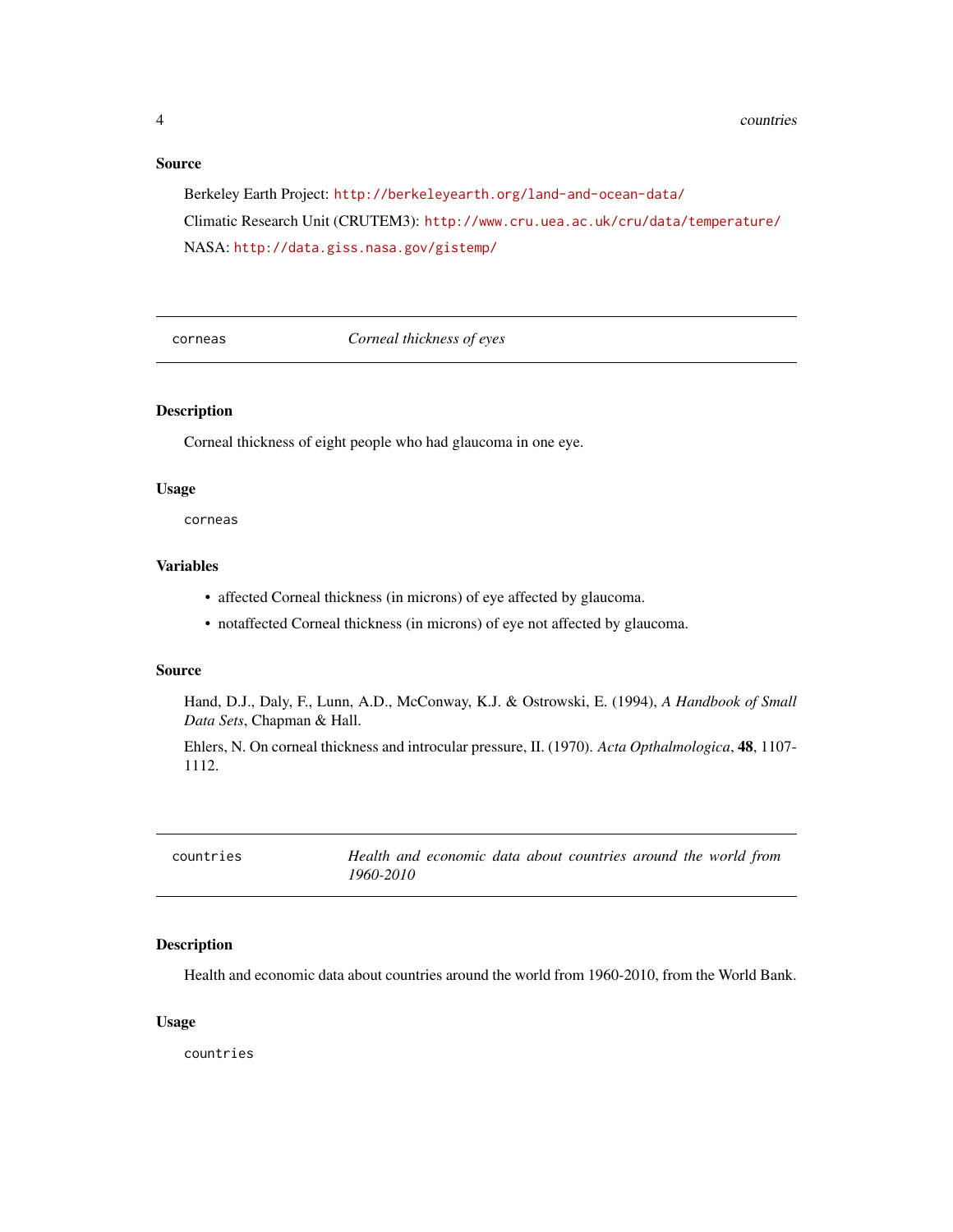#### <span id="page-4-0"></span>drunk 5

# Variables

- Name: Name of country
- Code: Short country code
- Year
- GDP: Per capita Gross Domestic Product, in adjusted 2011 U.S. Dollars
- laborrate: Labor rate.
- healthexp: Health expenditures in U.S. Dollars.
- infmortality: Infant mortality per 1000 live births.

#### Source

World Bank: <http://data.worldbank.org/>

drunk *Convictions for drunkenness*

#### Description

Number of people convicted for drunkenness at Tower Bridge and Lambeth Magistrates' Courts from January 1 to June 27, 1970, classified by age and sex.

#### Usage

drunk

# Source

Hand, D.J., Daly, F., Lunn, A.D., McConway, K.J. & Ostrowski, E. (1994), *A Handbook of Small Data Sets*, Chapman & Hall.

Cook, T. (1971). *New Society*, 20 May, 1971.

gcookbook *gcookbook: Data sets for "R Graphics Cookbook"*

# Description

This package contains data sets used in the book "R Graphics Cookbook" by Winston Chang, published by O'Reilly Media.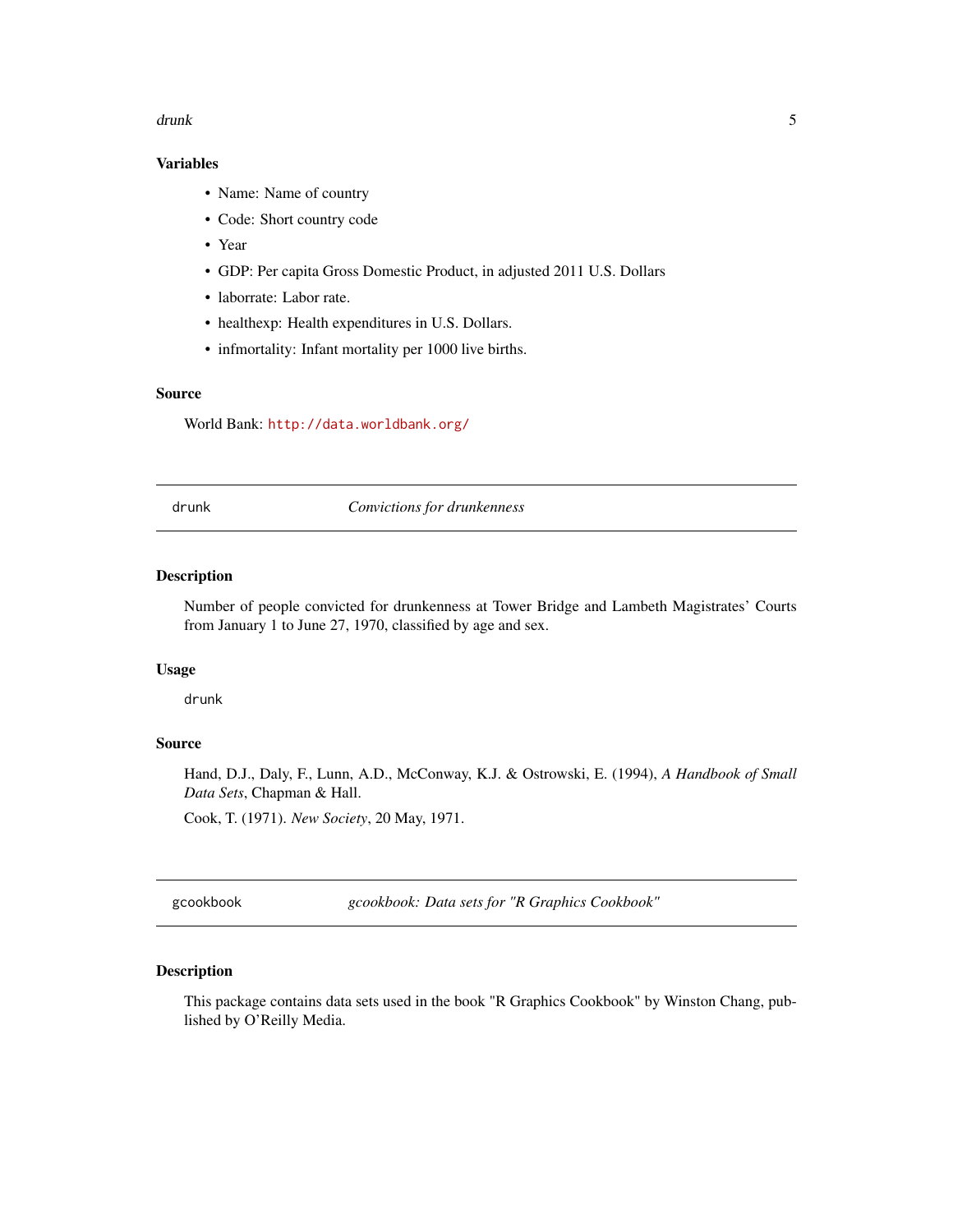<span id="page-5-0"></span>

Height and weight of schoolchildren

#### Usage

heightweight

#### Variables

- sex
- ageYear: Age in years.
- ageMonth: Age in months.
- heightIn: Height in inches.
- weightLb: Weight in pounds.

#### Source

Lewis, T., & Taylor, L.R. (1967), *Introduction to Experimental Ecology*, Academic Press.

isabel *Data from simulation of hurricane Isabel*

#### Description

This data is from a simulation of hurricane Isabel in 2003. It includes temperature and wind data for a 2139km (east-west) x 2004km (north-south) x 19.8km (vertical) volume. The simluation data is from the National Center for Atmospheric Research, and it was used in the IEEE Visualization 2004 Contest.

#### Usage

isabel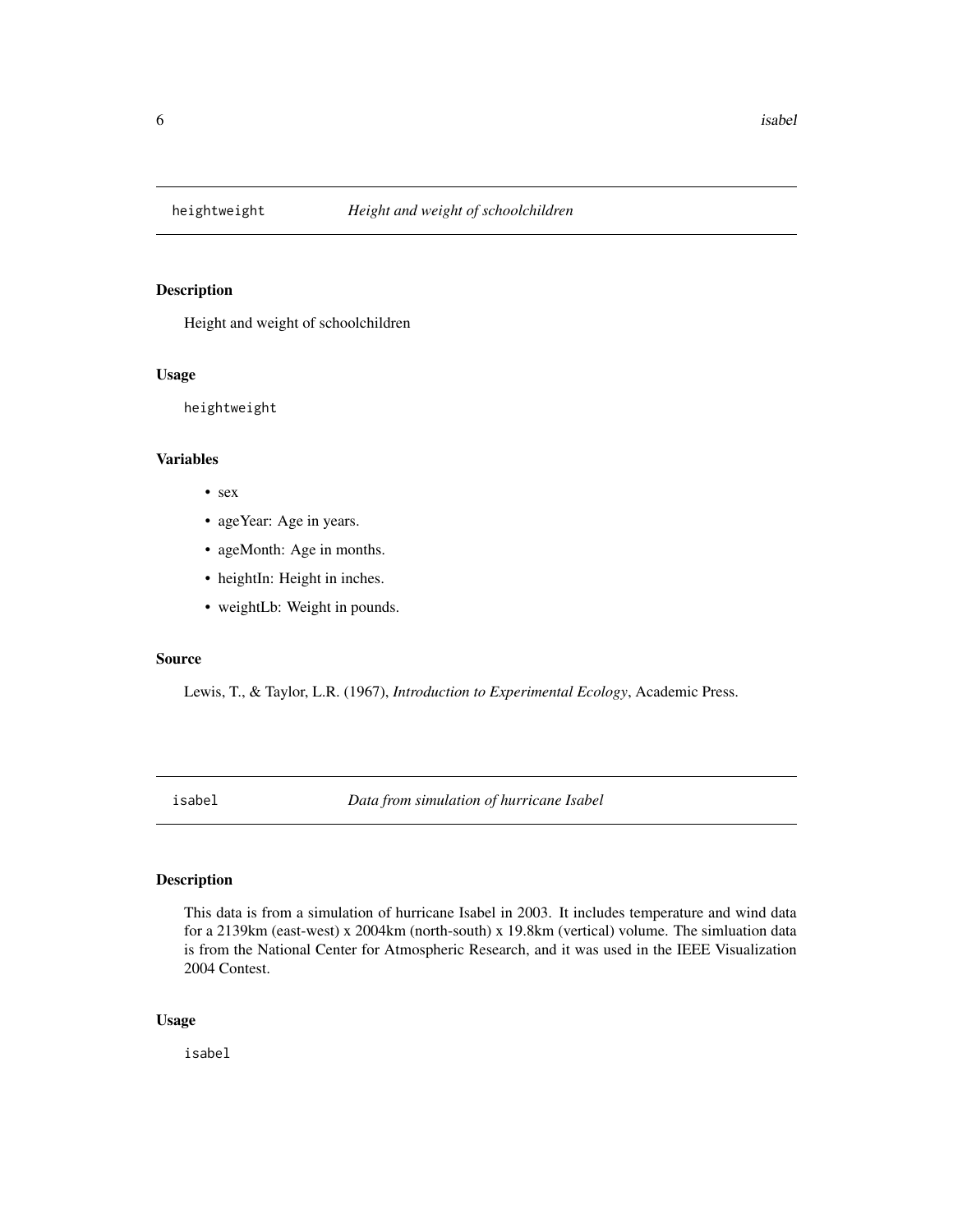#### <span id="page-6-0"></span>madmen 7 and 2008 and 2008 and 2008 and 2008 and 2008 and 2008 and 2008 and 2008 and 2008 and 2008 and 2008 and 2008 and 2008 and 2008 and 2008 and 2008 and 2008 and 2008 and 2008 and 2008 and 2008 and 2008 and 2008 and 20

# Variables

- x: Latitude (x coordinate).
- y: Longitude (y coordinate).
- z: Height in km (z coordinate).
- vx: x wind component in m/s
- vy: y wind component in m/s
- vz: z wind component in m/s
- t: Temperature in Celcius
- speed: wind speed, sqrt(vx^2 + vy^2 + vz^2)

#### Source

<http://vis.computer.org/vis2004contest/data.html> <http://ncar.ucar.edu/>

<span id="page-6-1"></span>

madmen *Successful sexual relations in Mad Men (TV show)*

#### Description

Each row of this data frame represents a pair of characters who had a sexual relationship on the TV show Mad Men, as of the end of season 4. This data can be displayed with an undirected graph.

#### Usage

madmen

#### Variables

The placement of names in column Name1 as opposed to Name2 is arbitrary, and not meaningful. In other words, for any row, you can swap the values of Name1 and Name2, and it will represent the same information.

- Name1: Name of one sexual partner.
- Name2: Name of another sexual partner.

#### Source

Wired Magazine 20.02, February 2012

#### See Also

For a list of attempted sexual pairings, see [madmen2](#page-7-1).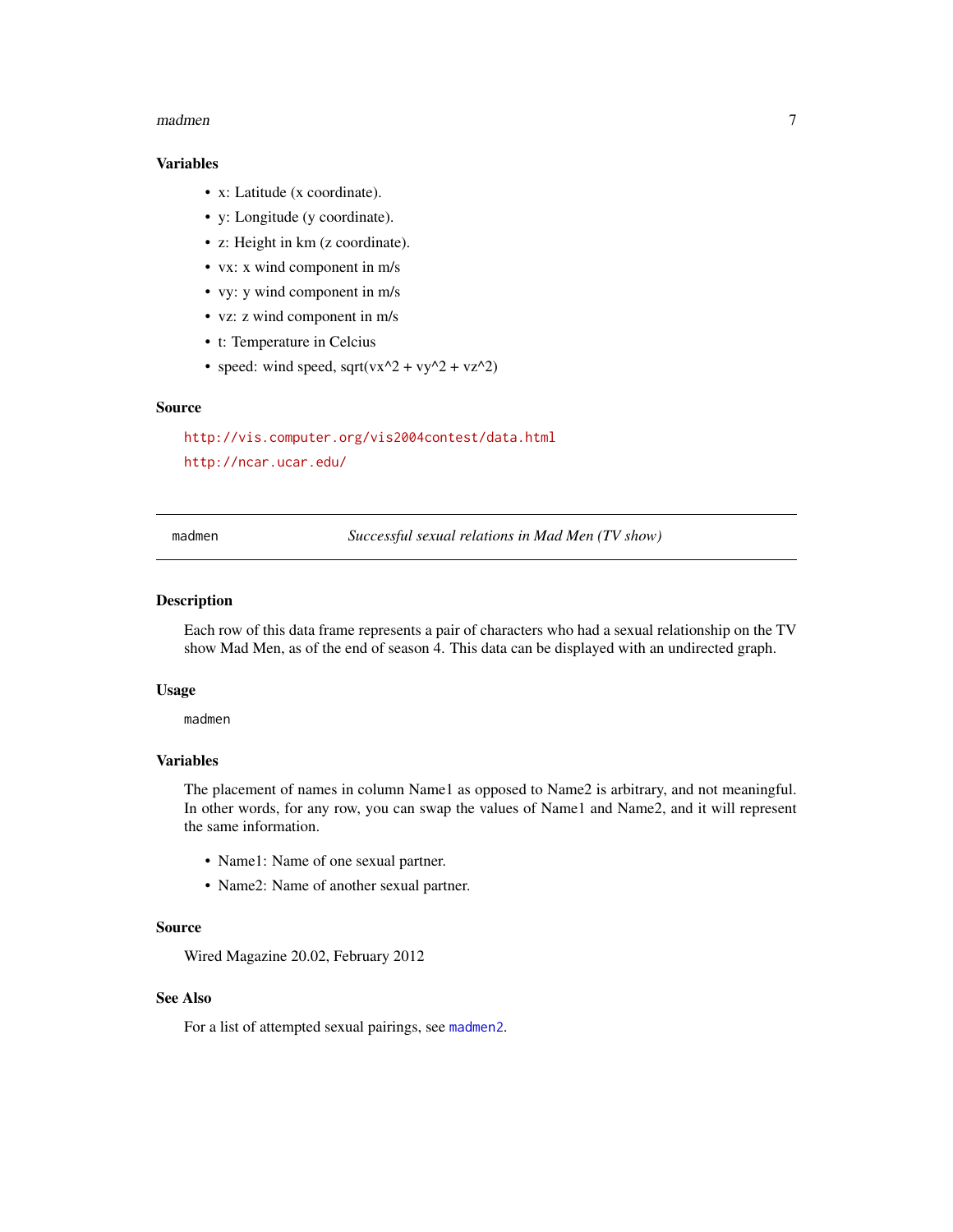<span id="page-7-1"></span><span id="page-7-0"></span>Each row of this data frame represents a pair of characters on the TV show Mad Men, as of the end of season 4. Each row represents an attempted sexual relation: the character in the first column, Name1, attempted to have sex with the character in the second column, Name2. If the relationship goes in both directions (the characters had sex with each other), then there will be two rows, representing each direction. This data can be displayed with a directed graph.

#### Usage

madmen2

## Variables

- Name1: Character who made sexual advances.
- Name2: Character who was the target of sexual advances.

#### Source

Wired Magazine 20.02, February 2012

#### See Also

For a list of successful sexual pairings, see [madmen](#page-6-1).

marathon *Marathon and half-marathon times*

#### Description

This data set contains mrathon and half-marathon running times for 520 people. Each row represents one person's times.

#### Usage

marathon

## Variables

- Half: Time in minutes, for half marathon.
- Full: Time in minutes, for full marathon.

#### Source

Downey, A.B. (2011), *Think Stats*, O'Reilly Media.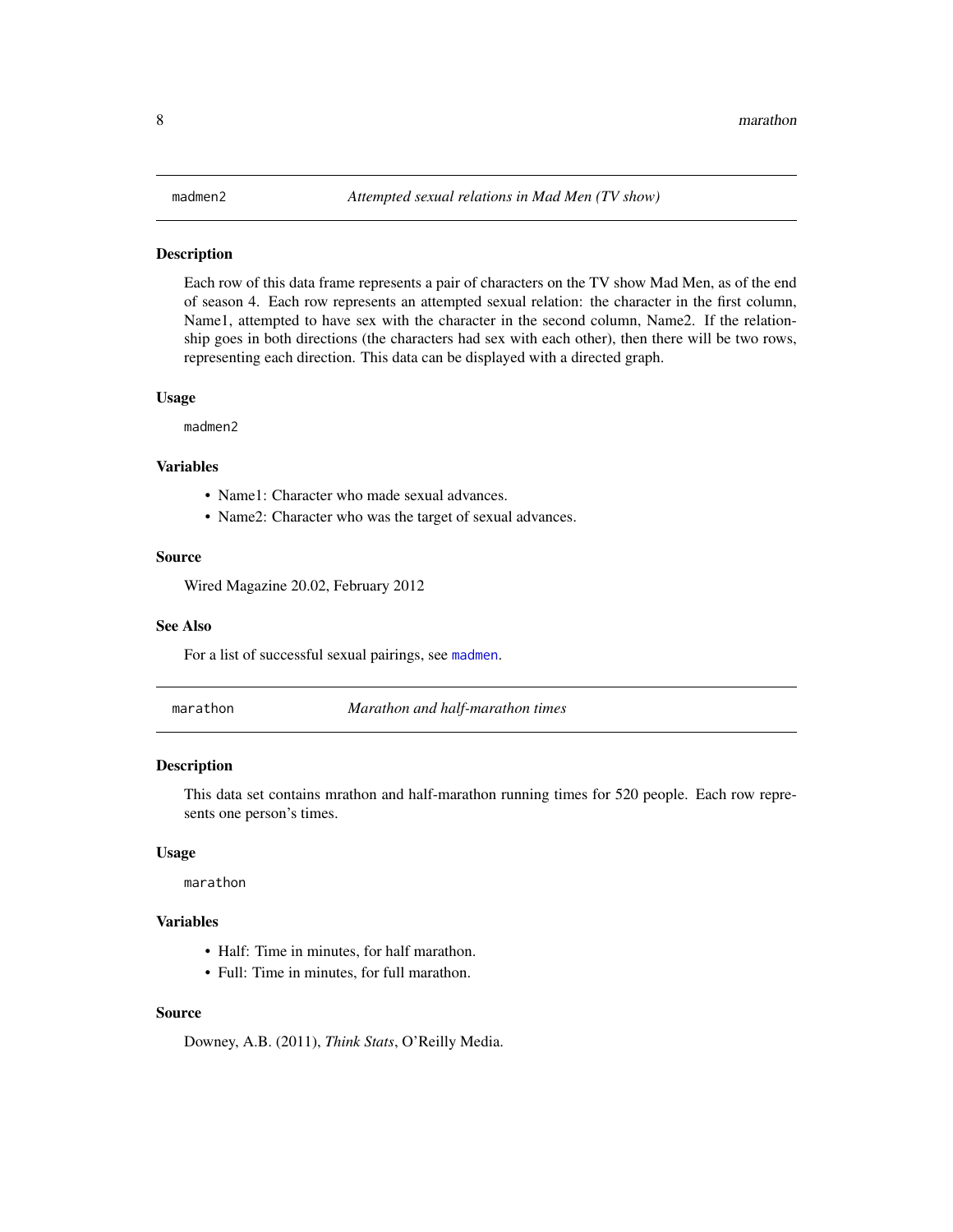<span id="page-8-0"></span>

This data set simply has groupwise means of the [PlantGrowth](#page-0-0) data set. The purpose of this summarized data set is to make it easy to use for example graphs.

#### Usage

pg\_mean

#### Source

Dobson, A. J. (1983) *An Introduction to Statistical Modelling*, Chapman & Hall.

#### See Also

The source data set, [PlantGrowth](#page-0-0).

<span id="page-8-1"></span>plum *Plum root cuttings (long format)*

# Description

This is data from an experiment to investigate the effect of cutting length and planting time on the survival of plum root cuttings.

#### Usage

plum

#### Variables

- length: Cutting length.
- time: Planting time.
- survival: Survival status.
- count: Number of plants.

#### Source

Hand, D.J., Daly, F., Lunn, A.D., McConway, K.J. & Ostrowski, E. (1994), *A Handbook of Small Data Sets*, Chapman & Hall.

Bartlett, M.S. (1935), Contingency table interactions, *Journal of the Royal Statistical Society Supplement*, 2, 248-252.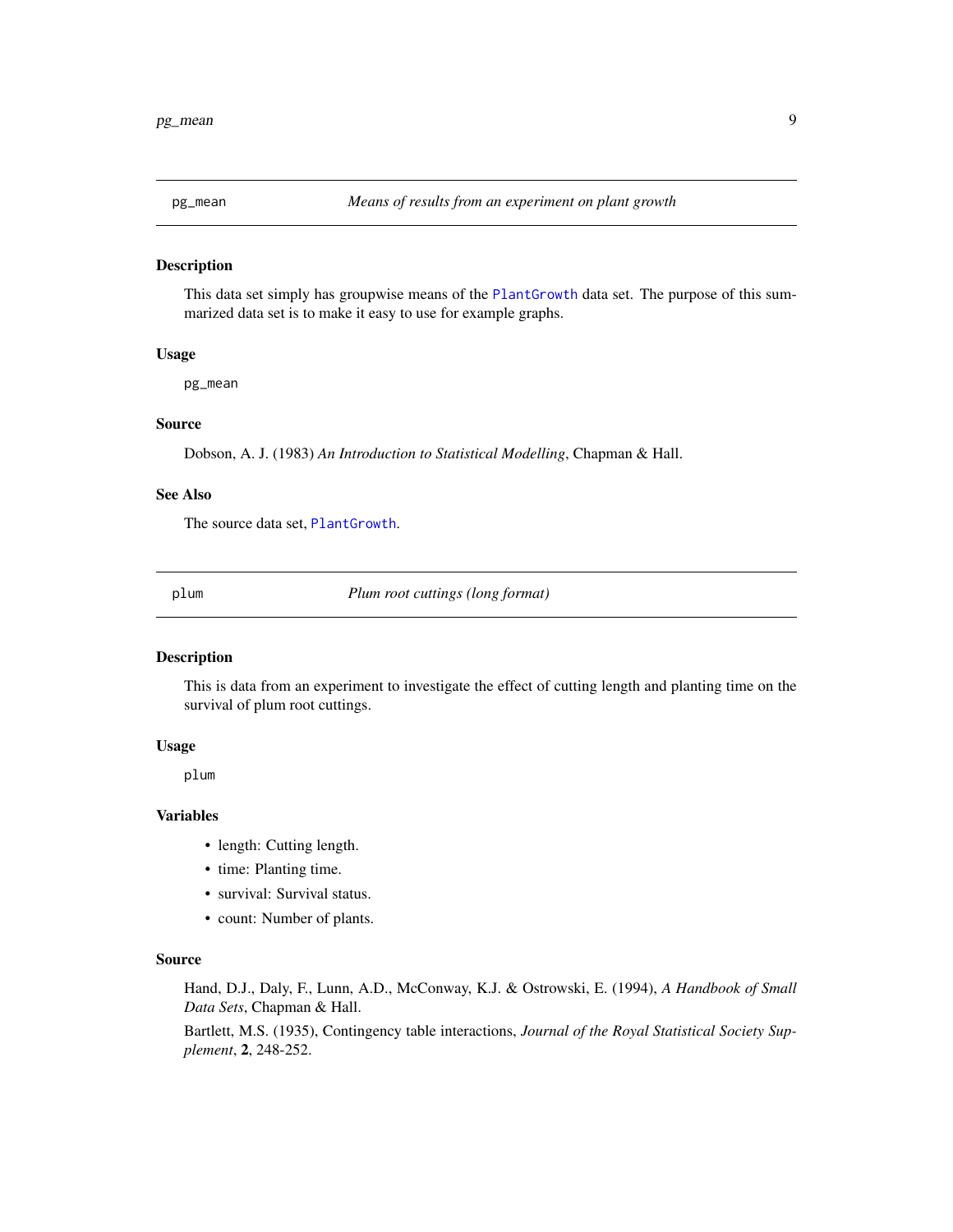# See Also

This data frame is in "long" format. See [plum\\_wide](#page-9-1) for the same data in "wide" format.

<span id="page-9-1"></span>plum\_wide *Plum root cuttings (wide format)*

#### Description

This is data from an experiment to investigate the effect of cutting length and planting time on the survival of plum root cuttings.

#### Usage

plum\_wide

#### Variables

- length: Cutting length.
- time: Planting time.
- dead: Number of dead plants in this condition.
- alive: Number of alive plants in this condition.

# Source

Hand, D.J., Daly, F., Lunn, A.D., McConway, K.J. & Ostrowski, E. (1994), *A Handbook of Small Data Sets*, Chapman & Hall.

Bartlett, M.S. (1935), Contingency table interactions, *Journal of the Royal Statistical Society Supplement*, 2, 248-252.

#### See Also

This data frame is in "wide" format. See [plum](#page-8-1) for the same data in "long" format.

<span id="page-9-2"></span>simpledat *Simple example data set*

#### Description

This data set is for examples of R graphics.

#### Usage

simpledat

#### See Also

This data frame is in "wide" format. See [simpledat\\_long](#page-10-1) for the same data in "long" format.

<span id="page-9-0"></span>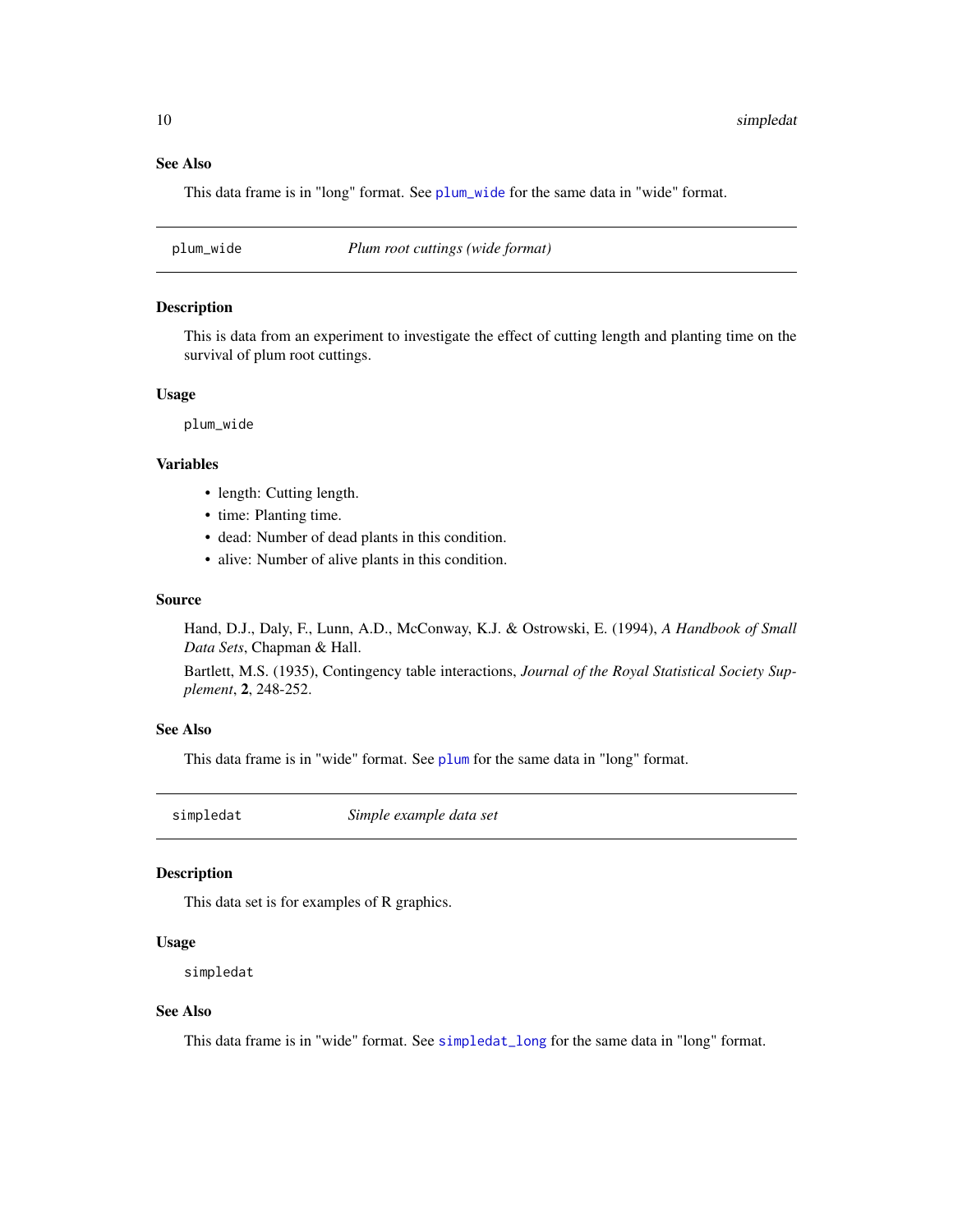<span id="page-10-1"></span><span id="page-10-0"></span>simpledat\_long *Simple example data set (long format)*

# Description

This data set is for examples of R graphics.

# Usage

simpledat\_long

# See Also

This data frame is in "long" format. See [simpledat](#page-9-2) for the same data in "wide" format.

tg *Summarized ToothGrowth data*

# Description

Summarized ToothGrowth data

# Usage

tg

# Variables

- supp
- dose
- length

# See Also

[ToothGrowth](#page-0-0)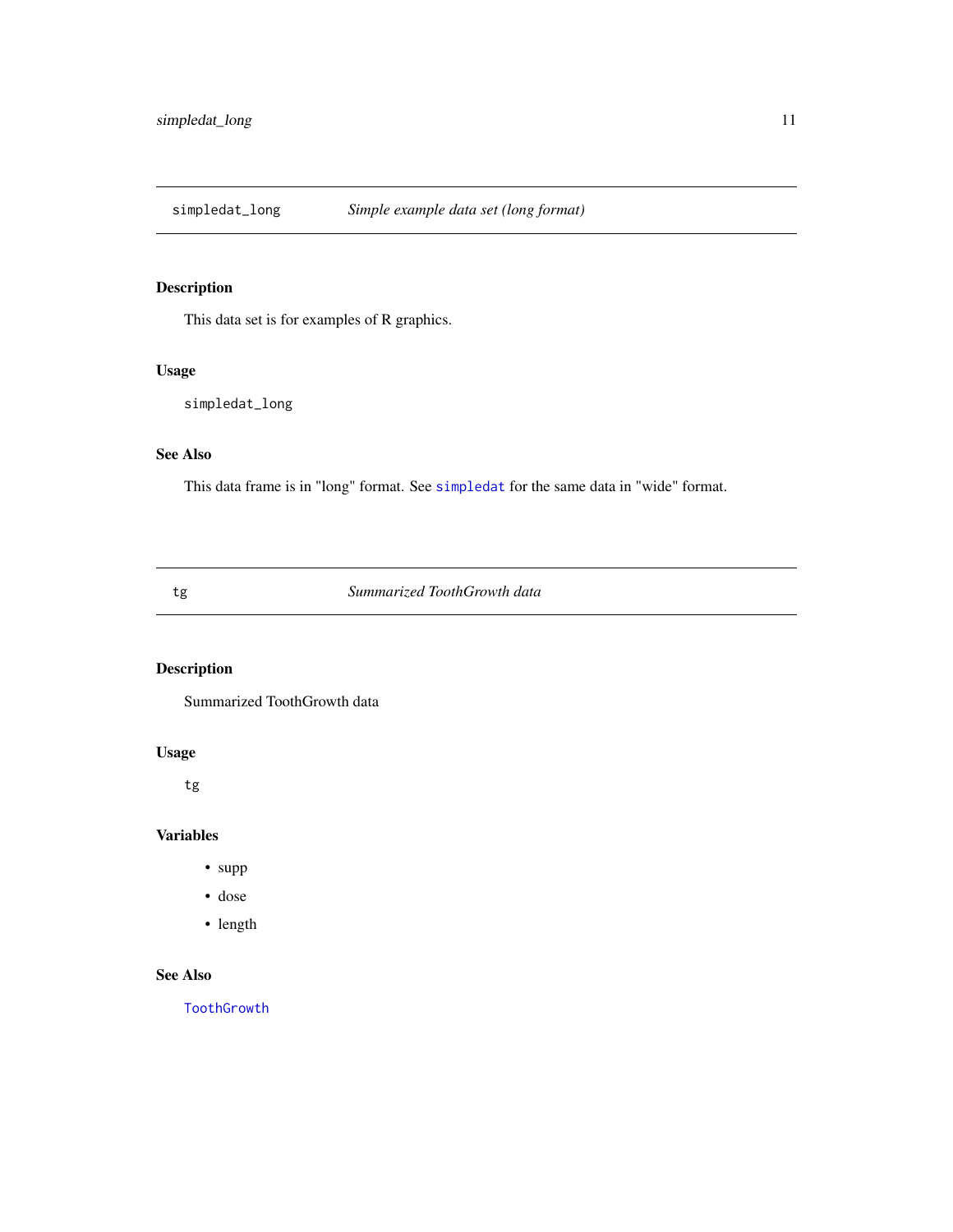<span id="page-11-0"></span>

Batting statistics for the top 144 hitters in Major League Baseball in 2001.

#### Usage

tophitters2001

#### Variables

Variables:

- id: Unique player id
- first: First name
- last: Last name
- name: Full name (first and last)
- year: Year of data
- stint
- team: Abbreviation of team played for
- lg: League (American League or National League)
- g: Number of games
- ab: Number of times at bat
- r: Number of runs
- h: Number of hits (times reached base because of a batted, fair ball without error by the defense)
- 2b: Hits on which the batter reached second base safely
- 3b: Hits on which the batter reached third base safely
- hr: Number of home runs
- rbi: Runs batted in
- sb: Stolen bases
- cs: Caught stealing
- bb: Base on balls (walk)
- so: Strike outs
- ibb: Intentional base on balls
- hbp: Hits by pitch
- sh: Sacrifice hits
- sf: Sacrifice flies
- gidp: Ground into double-play
- avg: Batting average (hits divided by at-bats)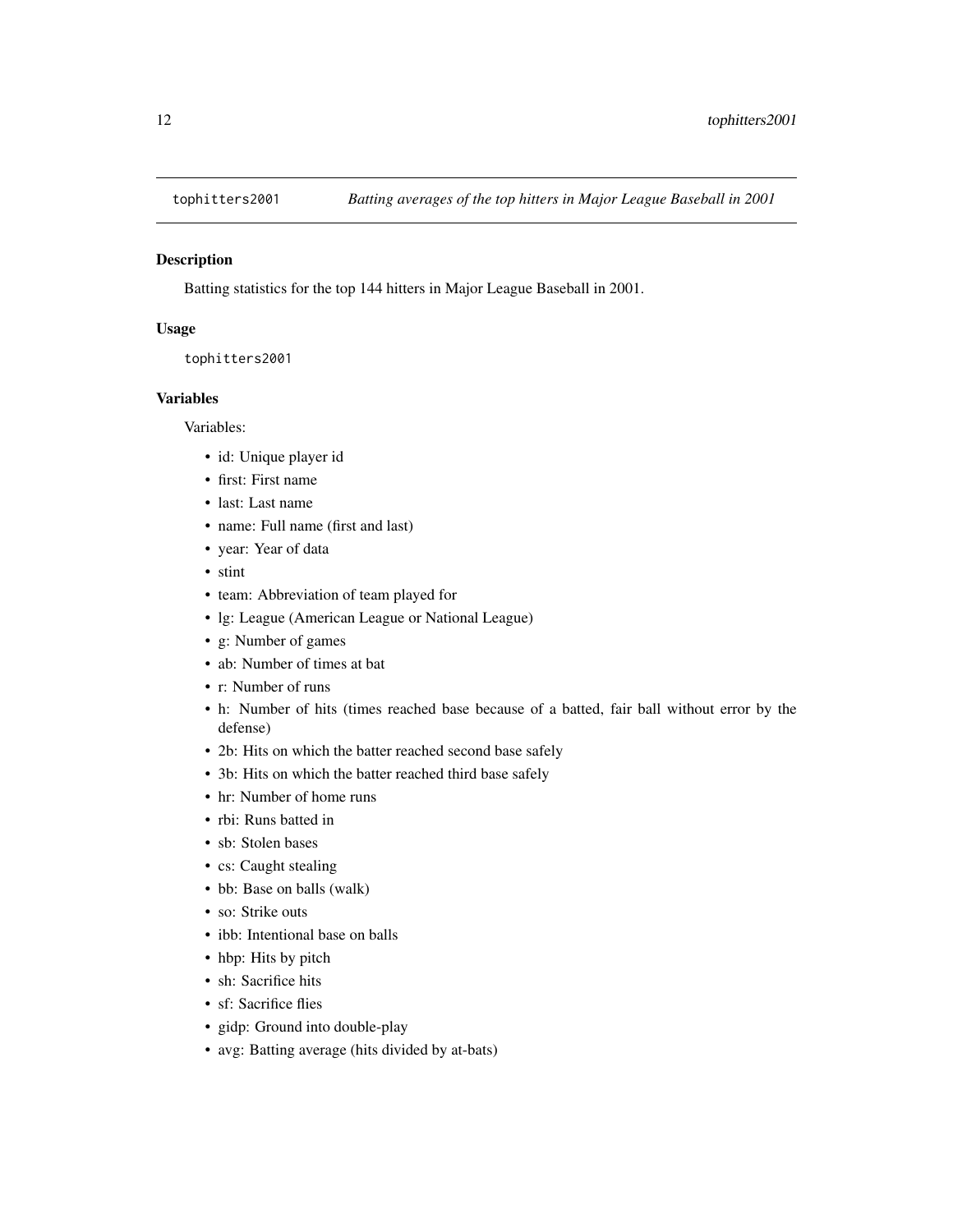#### <span id="page-12-0"></span>uspopage and the state of the state of the state of the state of the state of the state of the state of the state of the state of the state of the state of the state of the state of the state of the state of the state of t

# Source

<http://www.baseball-databank.org/>.

uspopage *Age distribution of population in the United States, 1900-2002*

## Description

These are the estimated (not counted) values by the U.S. Census.

# Usage

uspopage

# Variables

- Year
- AgeGroup
- Thousands: Number of people, in thousands.

#### Source

U.S. Census Bureau, Statistical Abstract of the United States, 2003, HS-3: [http://www2.census.](http://www2.census.gov/library/publications/2004/compendia/statab/123ed/hist/hs-03.pdf) [gov/library/publications/2004/compendia/statab/123ed/hist/hs-03.pdf](http://www2.census.gov/library/publications/2004/compendia/statab/123ed/hist/hs-03.pdf)

uspopchange *Change in population of states in the U.S. between 2000 and 2010*

# Description

This data set represents the percent change in population of states in the U.S. from 2000 to 2010.

#### Usage

uspopchange

#### Variables

- State
- Abb: Abbreviated state name.
- Region: Region of country that the state is in.
- Change: Percent change in population.

#### Source

U.S. Census Bureau, Statistical Abstract of the United States, 2012, Table 14. [https://www2.](https://www2.census.gov/library/publications/2011/compendia/statab/131ed/2012-statab.pdf) [census.gov/library/publications/2011/compendia/statab/131ed/2012-statab.pdf](https://www2.census.gov/library/publications/2011/compendia/statab/131ed/2012-statab.pdf)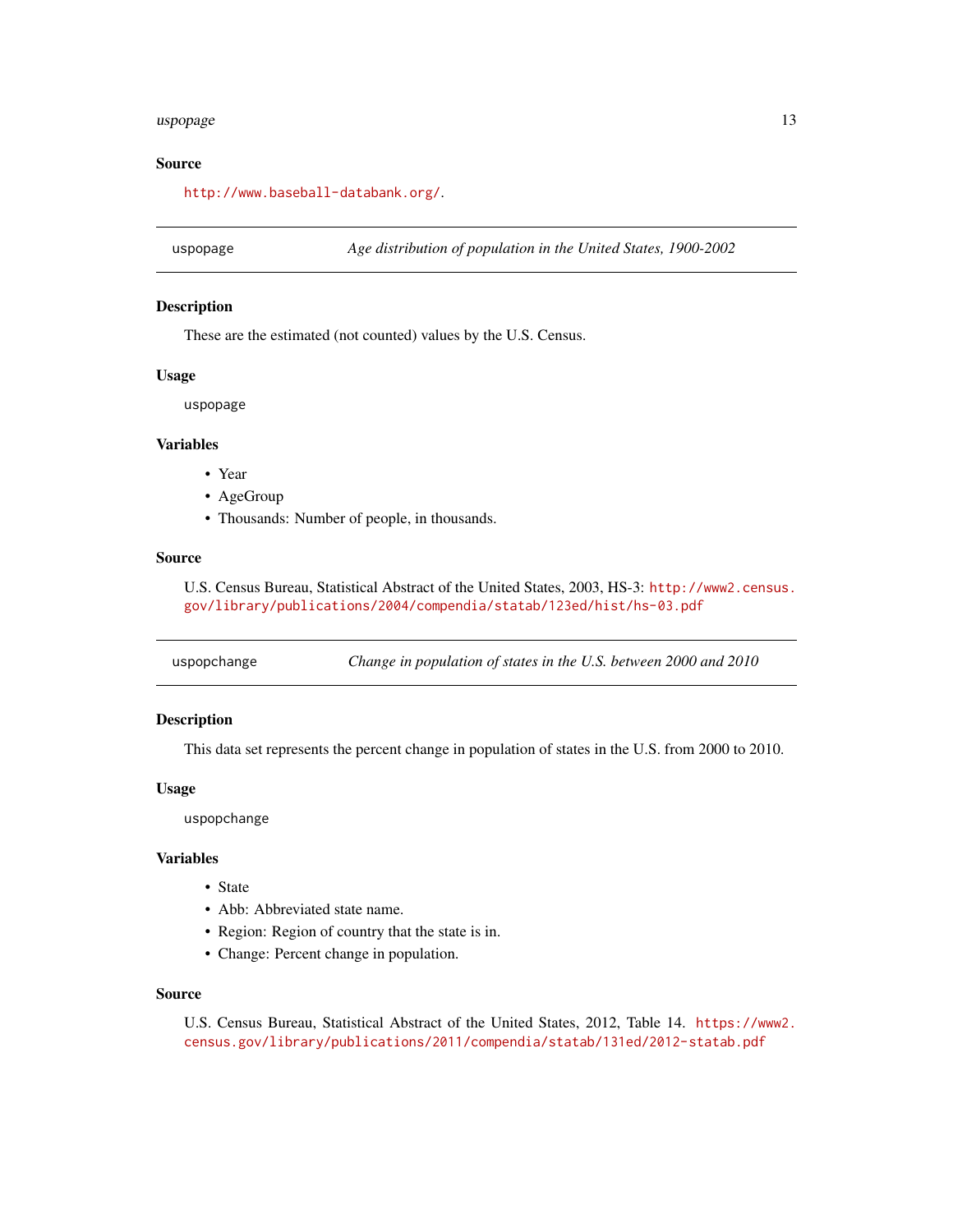<span id="page-13-0"></span>This data set contains the wind speed and direction over the course of a single day in Chicago (February 29, 2012).

# Usage

wind

## Variables

- TimeUTC: Time of day in minutes; 0 is midnight.
- Temp: Temperature in Celcius.
- WindAvg: Average wind speed in m/s in this time block.
- WindMax: Maximum wind speed in m/s in this time block.
- WindDir: Average direction that wind comes from (0=north, 90=east).
- SpeedCat: Average wind speed, categorized in 5 m/s groups.
- DirCat: Average direction, categorized in 15-degree groups.

#### Source

Great Lakes Environmental Research Laboratory: <http://www.glerl.noaa.gov/metdata/chi/>

worldpop *World population estimates from 10,000 B.C. to 2,000 A.D.*

#### Description

World population estimates from 10,000 B.C. to 2,000 A.D.

#### Usage

worldpop

#### Variables

- Year
- Population: Estimated population, in thousands